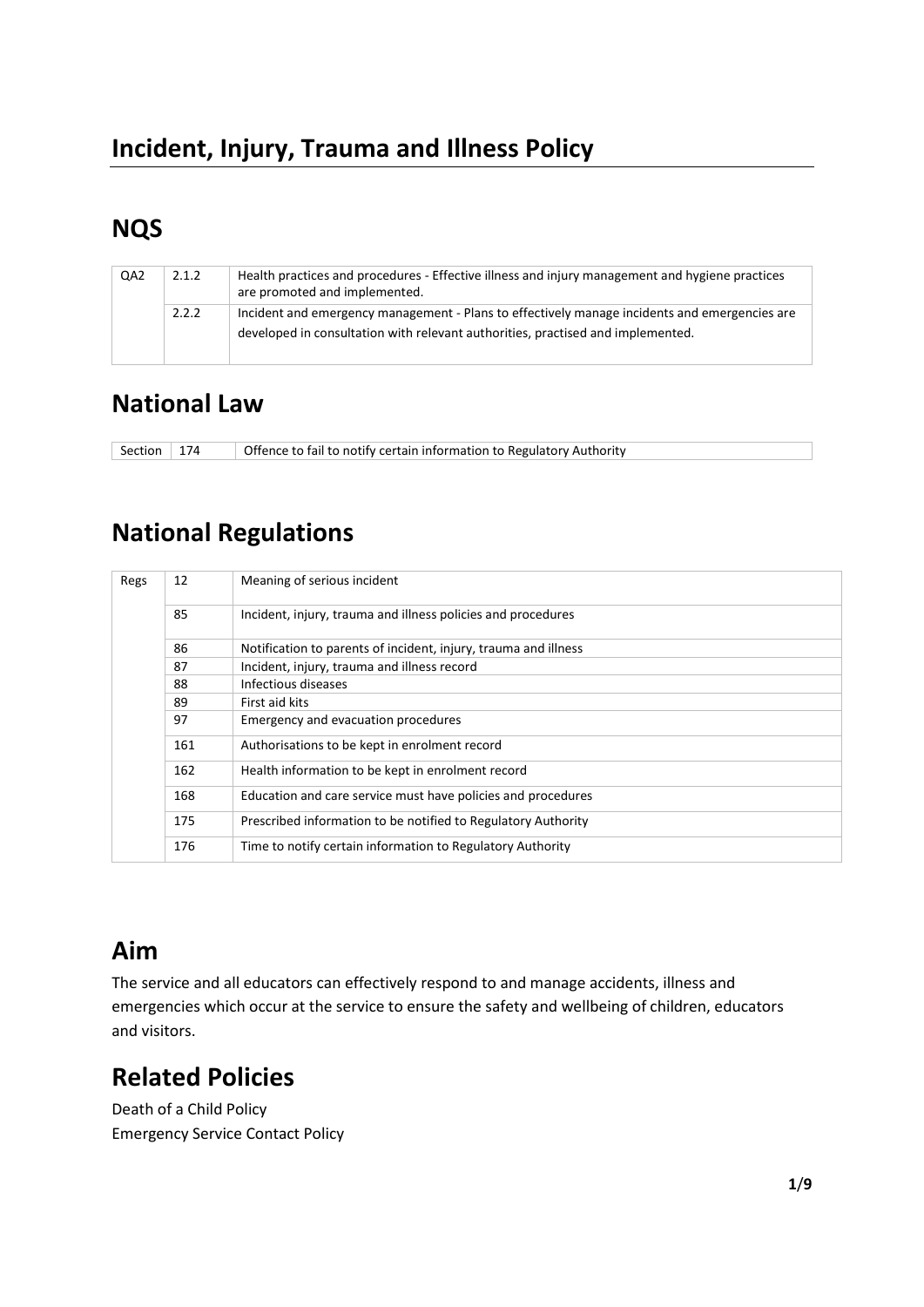Emergency Management and Evacuation Policy Enrolment Policy Grievance Policy Infectious Diseases Policy Medical Conditions Policy

### **Implementation**

This policy and related policies and procedures at the service will be followed by nominated supervisors and educators of, and volunteers at, the service in the event that a child -

- (a) is injured or
- (b) becomes ill or
- (c) suffers a trauma or
- (d) is involved in an incident at the service

The Approved Provider/Nominated Supervisor will ensure that:

- a parent of a child is notified as soon as possible, preferably on the same day, and no later than 24 hours of the injury, illness, trauma or incident
- an Incident, Injury, Trauma and Illness Record is completed without delay
- at least one first aid qualified educator (with asthma and anaphylaxis training) is present at all times at the service
- first aid qualifications (including anaphylaxis and asthma management training) are current and updated at least every 3 years
- all components of first aid qualifications are current if some require an earlier revision (eg CPR)
- first aid qualified educators never exceed their qualifications and competence when administering first aid

The Nominated Supervisor will also diarise to ensure the contents of first aid kits and their location are reviewed at least annually and after every use. Audits will ensure each Kit has the required quantities, items are within their expiry dates and sterile products are sealed. Consideration will also be given to whether the contents suit the injuries that have occurred, based on our incident, injury, trauma and illness records and action taken to obtain additional resources if required.

During our induction process for new educators and staff the Nominated Supervisor or delegated staff member will:

- advise which (other) educators and staff have first aid qualifications
- $\bullet$  the location of the first aid kit(s)
- obtain information about any medical needs the new employee may have that could require specialist first aid during an incident or medical emergency. This information will only be shared with the employee's consent or in order to meet our duty of care to the employee.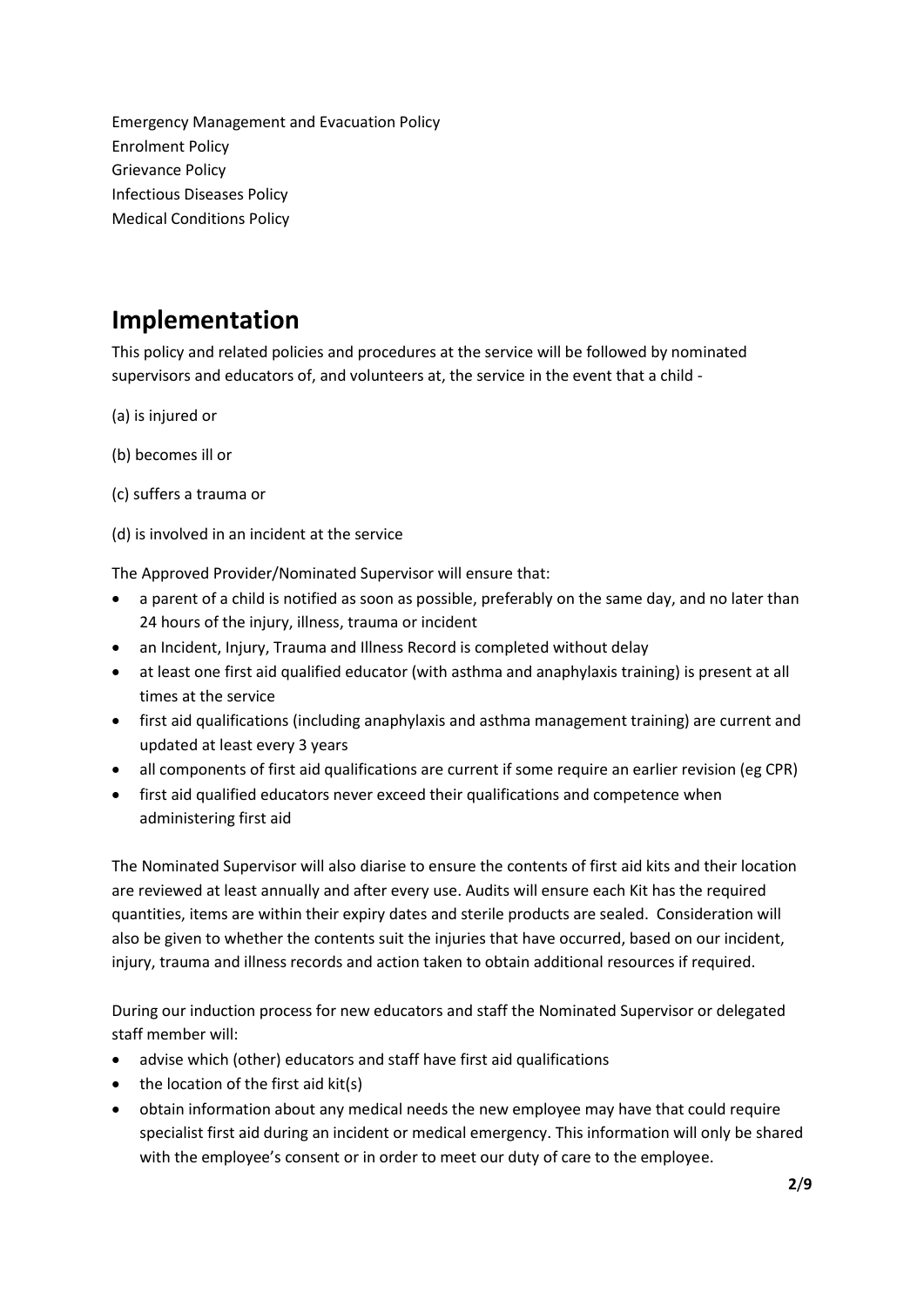The Nominated Supervisor will review the following matters in consultation with employees (eg at staff meetings) where appropriate, at least annually or when there are staff changes:

- our first aid procedure
- the location of our first aid kit(s)
- the nature of incidents occurring at the service.

If children are injured or become ill at the service, educators or staff members will request parents or authorised nominees to collect children as soon as possible.

We will display photos of all educators and staff, together with their qualifications, in a prominent position where they can be easily viewed by families and team members.

We will also display appropriate first aid signage (eg CPR posters) in prominent locations.

Our service will use the Incident, Injury, Trauma and Illness Record template published by ACECQA at

### **Administration of First Aid**

If there is an accident, illness or injury requiring first aid an educator with a current first aid qualification will:

- assess any further danger to the child, other children and any adults present and take steps to remove or mitigate the danger
- respond to the injury, illness or trauma needs of the child or adult in accordance with their current first aid, asthma and anaphylaxis training, and in accordance with the child's medical management plan and risk minimisation plan if relevant . As part of first aid response educator may if required:
	- $\circ$  call an ambulance (or ask another staff member to call and co-ordinate the ambulance). The Nominated Supervisor or a familiar educator will accompany the child in the ambulance if parents/guardians are going directly to the hospital
	- $\circ$  notify a parent or authorised nominee that the child requires medical attention from a medical practitioner
	- $\circ$  contact a parent or authorised nominee to collect the child from the service if required within 60 minutes
- notify the nominated supervisor and parents of the incident, illness or injury the same day that it occurs
- complete an Incident, Injury, Trauma and Illness Record without delay

The Nominated Supervisor and educators will supervise and care for children in the vicinity of the incident, illness or injury as appropriate.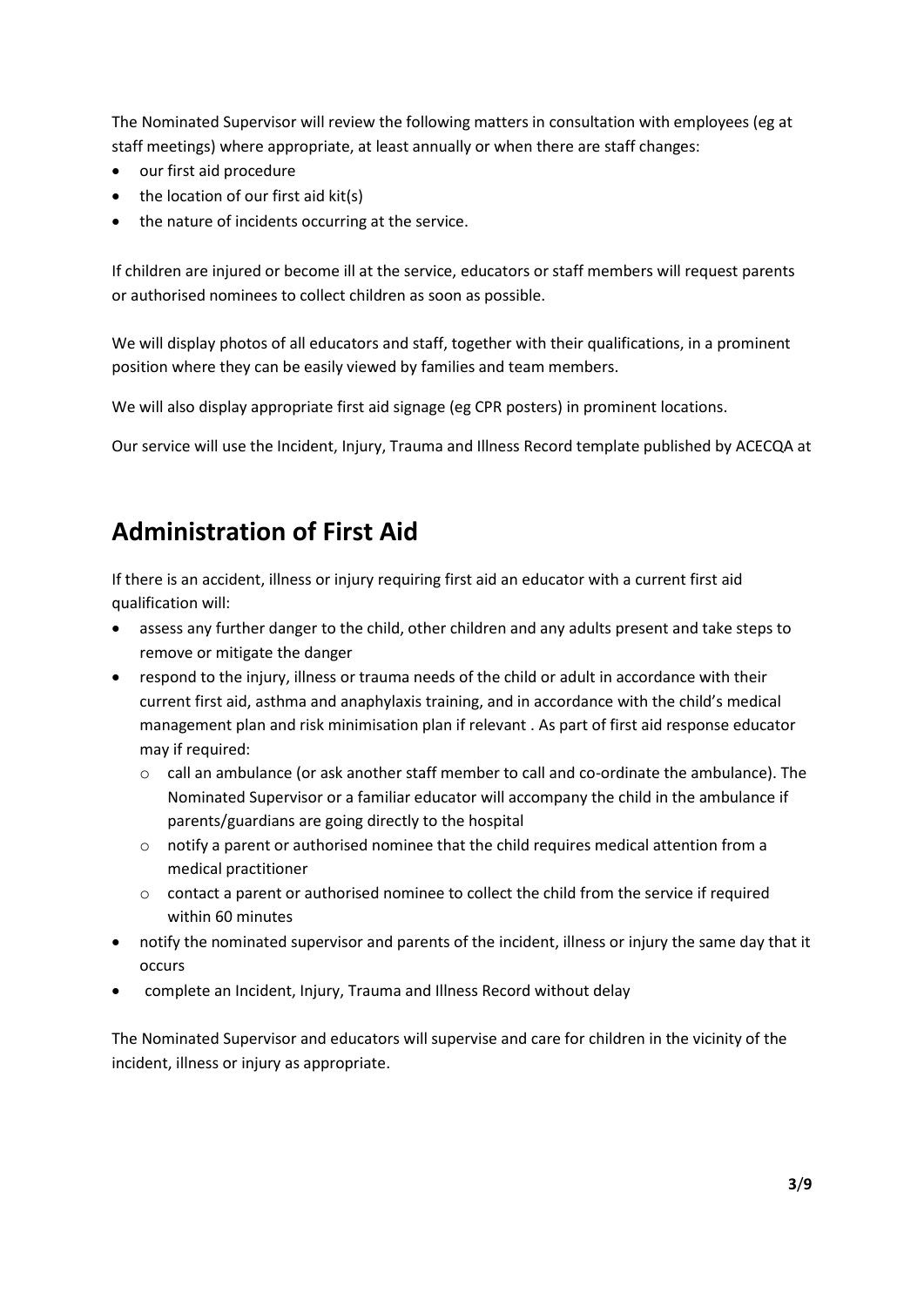## **Ticks**

If a child is bitten by a tick educators will immediately advise the child's parents/guardians their child must be collected as soon as possible. (Educators will monitor the child's breathing and response and call 000 if necessary.) Educators will not attempt to remove the tick as incorrect removal, for example, squeezing the body of the tick, may cause more tick saliva to be injected. Educators will advise parents/guardians to follow the tick removal guidance from a recognised authority, and to take the child to a medical professional if they're unsure how to properly remove the tick or the child's symptoms worsen.

## **First Aid Kit Guidelines**

First aid kits will be easily recognised and readily available where children are present at the service and during excursions. They will be suitably equipped having regard to the hazards at the service, past and potential injuries and size and location of the service.

We will use the checklist in Safe Work Australia First Aid in the Workplace Code of Practice as a guide on what to include in our first aid kits, and tailor the contents as necessary to meet our service needs (Tab B).

We will display a well recognised, first aid sign which complies with AS 1319:1994 – Safety Signs for the Occupational Environment to assist in easily locating first aid kits.

#### **Any First Aid kit at the service must -**

- not be locked
- not contain paracetamol (Panadol)
- have sufficient first aid resources for the number of employees and children
- have appropriate first aid resources for the immediate treatment of injuries at the service (including asthma and anaphylaxis)
- be accessible within two minutes of an incident (includes time required to access secure areas) and located where there is a risk of injury occurring if relevant
- be provided on each floor of a multi-level workplace
- be provided in each work vehicle
- be taken on excursions
- be constructed of resistant material, dustproof (can be sealed) and large enough to adequately store the required contents
- preferably be fitted with a carrying handle as well as internal compartments
- have a white cross on a green background with the words 'First Aid' prominently displayed on the outside
- contain a list of contents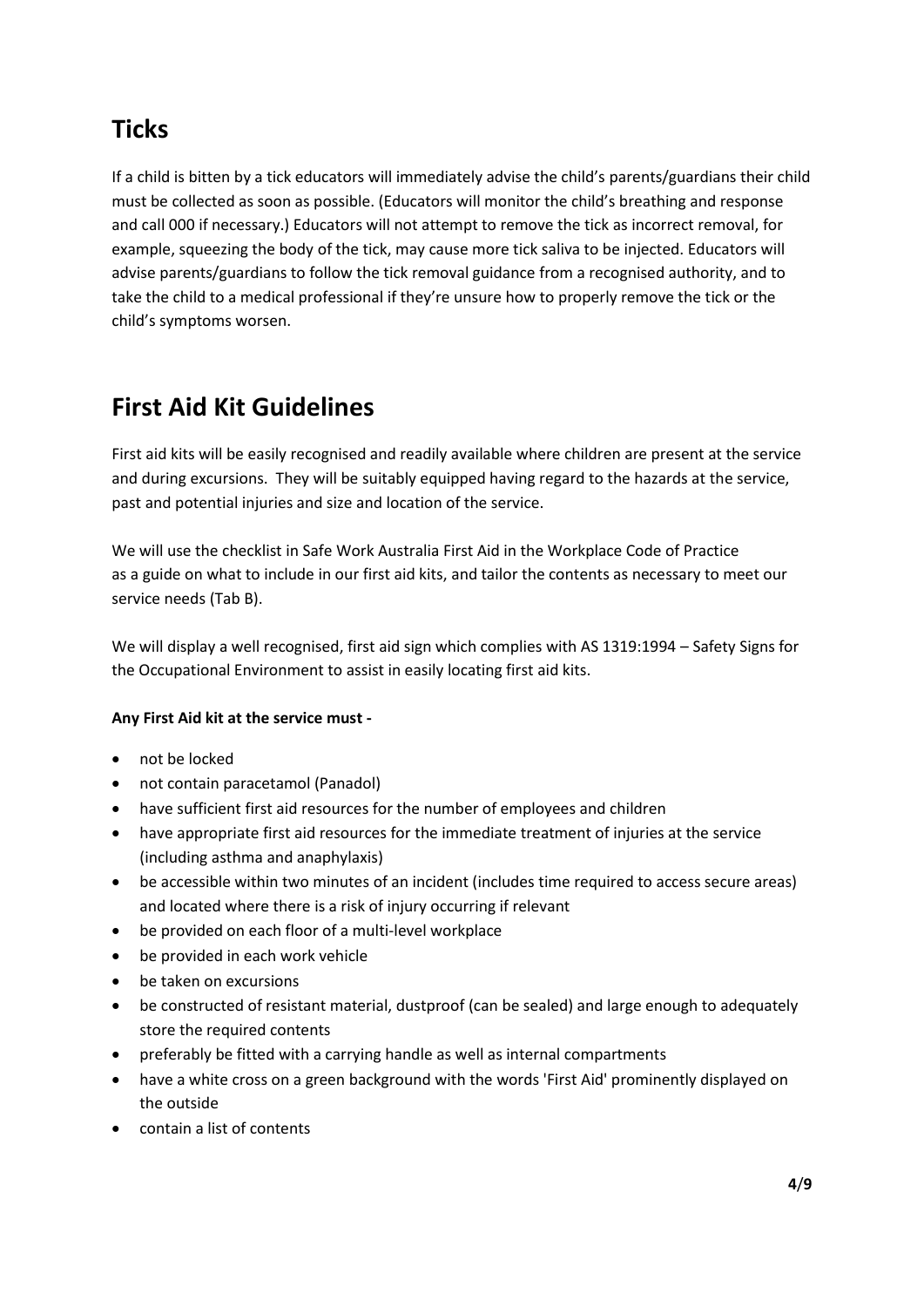- display emergency telephone numbers, and the phone number and location of the nearest first aid trained educators (including appropriate information for those employees who have mobile workplaces)
- display a photograph of the first aid trained educators along with contact details to assist in the identification process
- be maintained in proper condition and the contents replenished as necessary

### **Notification of serious incidents**

The Approved Provider or Nominated Supervisor will notify the regulatory authority through the online NQA ITS within 24 hours of any serious incident at our service (s. 174). If our service only becomes aware that the incident was serious afterwards, we will notify the regulatory authority within 24 hours of becoming aware that the incident was serious.

Serious incidents include:

- the death of a child at the service or following an incident at the Service
- any incident involving a serious injury or trauma to a child at the service which a reasonable person would say required urgent attention from a medical practitioner, or the child attended or should have attended a hospital eg broken limb
- any incident involving serious illness of a child at the service where the child attended, or should have attended, a hospital eg severe asthma attack, seizure or anaphylaxis. This does not include treatment at a hospital for non-serious injury, illness or trauma in cases where a General Practitioner consults from a hospital eg in rural and remote areas
- any emergency where emergency services attended ie there was an imminent or severe risk to the health, safety or wellbeing of a person at the service. It does not include incidents where emergency services attended as a precaution
- a child is missing or cannot be accounted for at the service
- a child has been taken from the service by someone not authorised to do this
- a child is mistakenly locked in or locked out of the service .

A serious injury, illness or trauma includes:

- 
- anaphylactic reaction requiring urgent head injuries
- asthma requiring urgent hospitalisation measles
- 
- 
- 
- diarrhoea requiring urgent hospitalisation
- amputation epileptic seizures
	-
	-
- Broken bone/fractures meningococcal infection
	- **bronchiolitis •** sexual assault
	- burns witnessing violence or a frightening event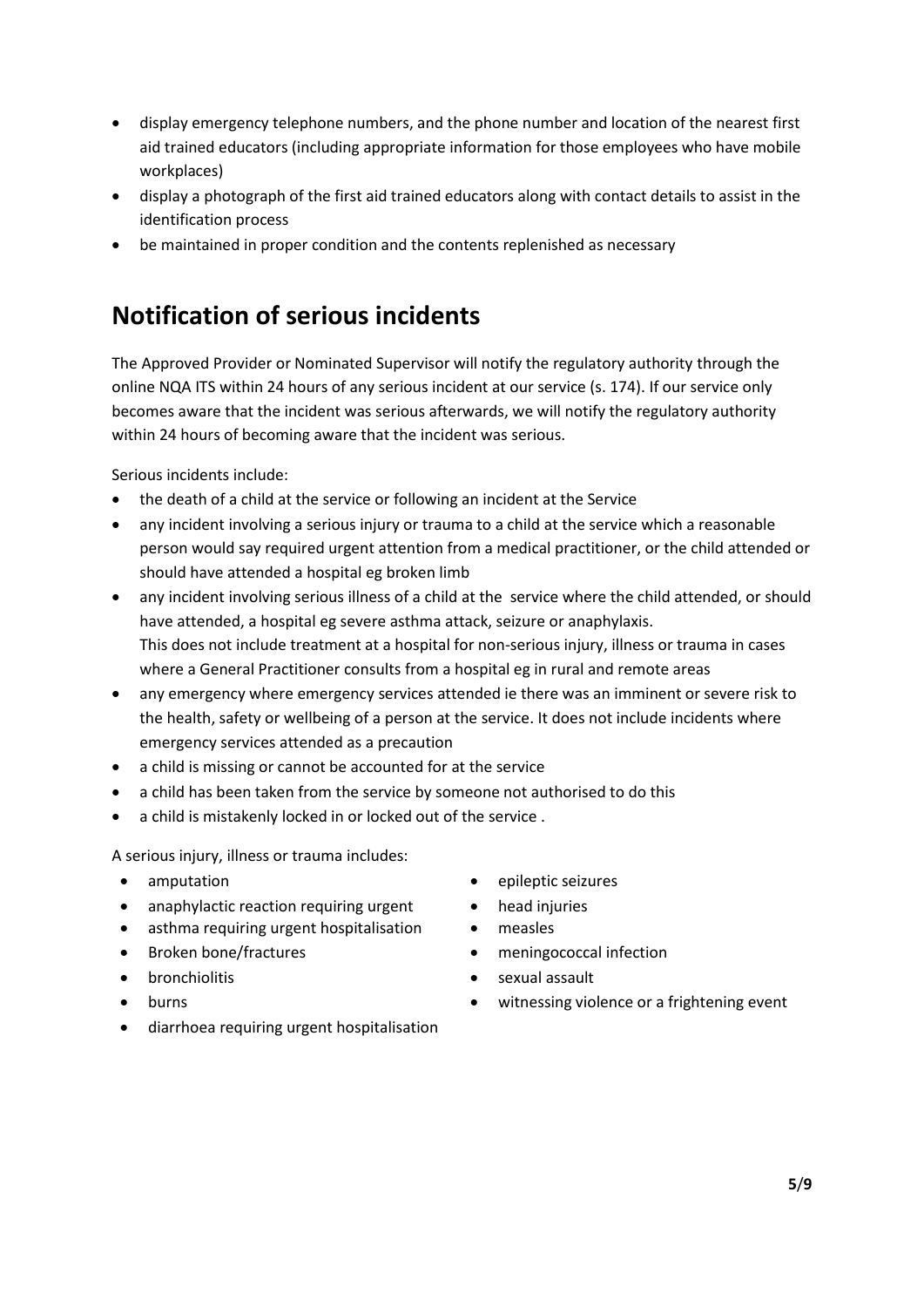### **Notification of serious complaints and circumstances**

The Approved Provider or Nominated Supervisor will notify the regulatory authority through the online NQA ITS:

- within 24 hours of any complaints alleging that a serious incident has occurred or is occurring while a child was or is at the service
- within 24 hours of any complaints that the National Law or Regulations have been breached
- within 7 days of any circumstances arising at the Service that pose a risk to the health, safety and wellbeing of a child
- within 7 days of any incident, complaint or allegation that physical or sexual abuse of a child has occurred or is occurring while the child is at the service
- within 24 hours of any children being educated and care for in an emergency, including where there is a child protection order or the parent needs urgent health care. Emergency care can be no longer than two consecutive days of operation. The Approved Provider or Nominated Supervisor will consider the safety, health and wellbeing of all children at the service before accepting the additional child/children, and will advise the regulatory authority about the emergency
- within 24 hours of any incidents that require the Service to close or reduce attendance.

## **Notification of Work Health and Safety Incidents**

Serious injury or illness is a "notifiable incident" under the work, health and safety legislation. Serious injury or illness means a person requires:

- immediate treatment as an in-patient in a hospital or
- immediate treatment for:
	- $\circ$  the amputation of any part of the body
	- $\circ$  a serious head injury
	- $\circ$  a serious eve injury
	- o a serious burn
	- $\circ$  the separation of skin from an underlying tissue (such as degloving or scalping)
	- o a spinal injury
	- o the loss of a bodily function
	- o serious lacerations or
- medical treatment within 48 hours of exposure to a substance.

A serious illness includes any infection which the carrying out of work contributed to significantly, example an infection that can be linked to providing treatment to a person or coming into contact with human blood or body substances.

A dangerous incident is also notifiable under the legislation and includes:

- an uncontrolled escape, spillage or leakage of a substance
- an uncontrolled implosion, explosion or fire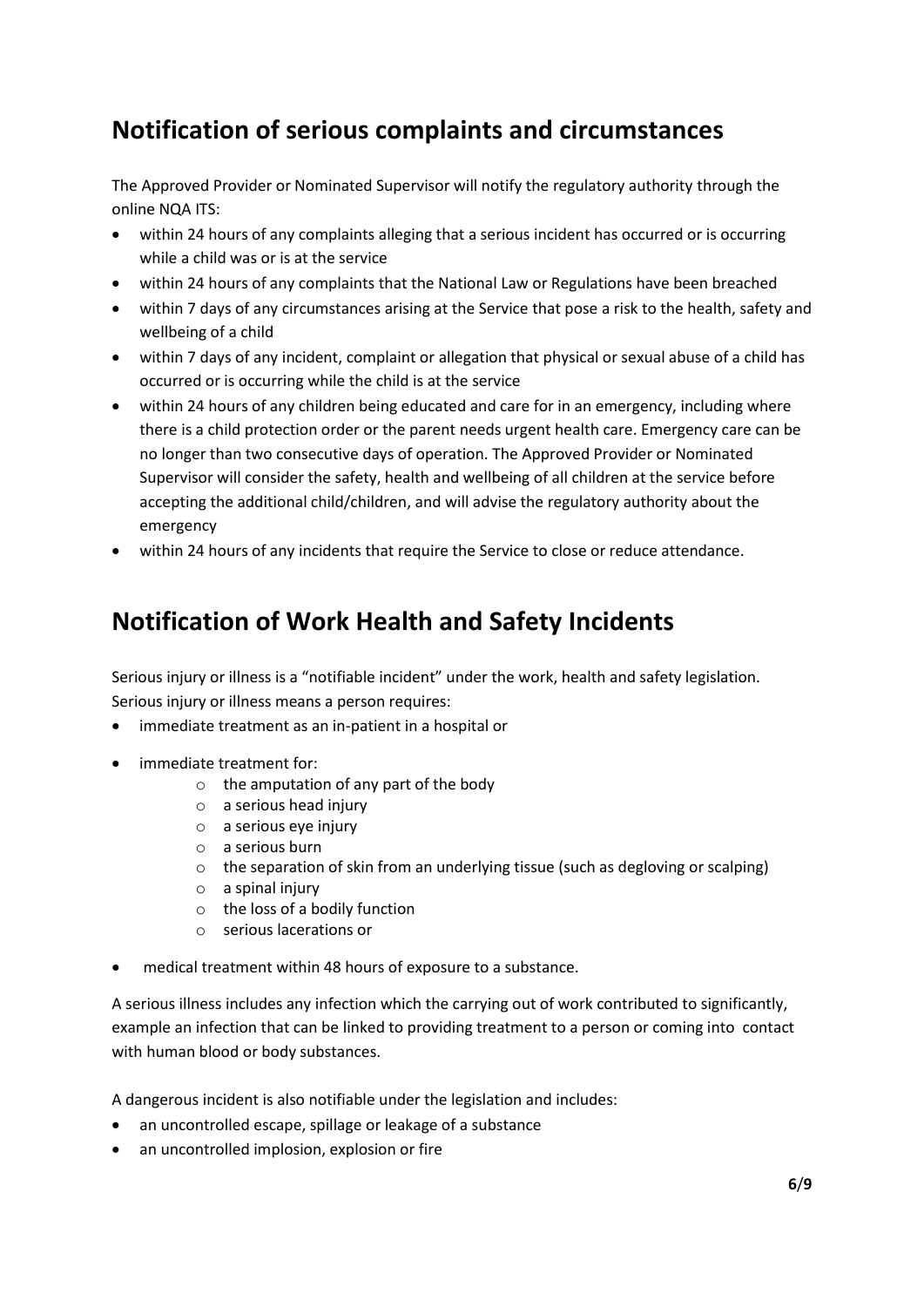- an uncontrolled escape of gas or steam
- an uncontrolled escape of a pressurised substance
- electric shock
- the fall or release from a height of any plant, substance or thing
- the collapse, overturning, failure or malfunction of, or damage to, any plant that is required to be authorised for use under regulations
- the collapse or partial collapse of a structure
- the collapse or failure of an excavation or of any shoring supporting an excavation
- the inrush of water, mud or gas in workings, in an underground excavation or tunnel.

The Approved Provider or Nominated Supervisor will notify WorkCover by telephone or in writing (including by facsimile or email) as soon as possible after the injury, illness or incident. Records of the incident must be kept for at least 5 years from the date that the incident is notified. The Approved Provide or Nominated Supervisor must ensure the site where the incident occurred is left undisturbed as much as possible until an inspector arrives or as directed by WorkCover.

### **Sources**

**Education and Care Services National Regulations 2011 National Quality Standard Work Health and Safety Act 2011 Work Health & Safety Regulation 2011 Safe Work Australia Legislative Fact Sheets First Aiders Safe Work Australia First Aid in the Workplace Code of Practice** 

#### **Review**

The policy will be reviewed annually by:

- Management
- **Employees**
- **Families**
- Interested Parties

**Last reviewed: September 2021 Date for next review: September 2022**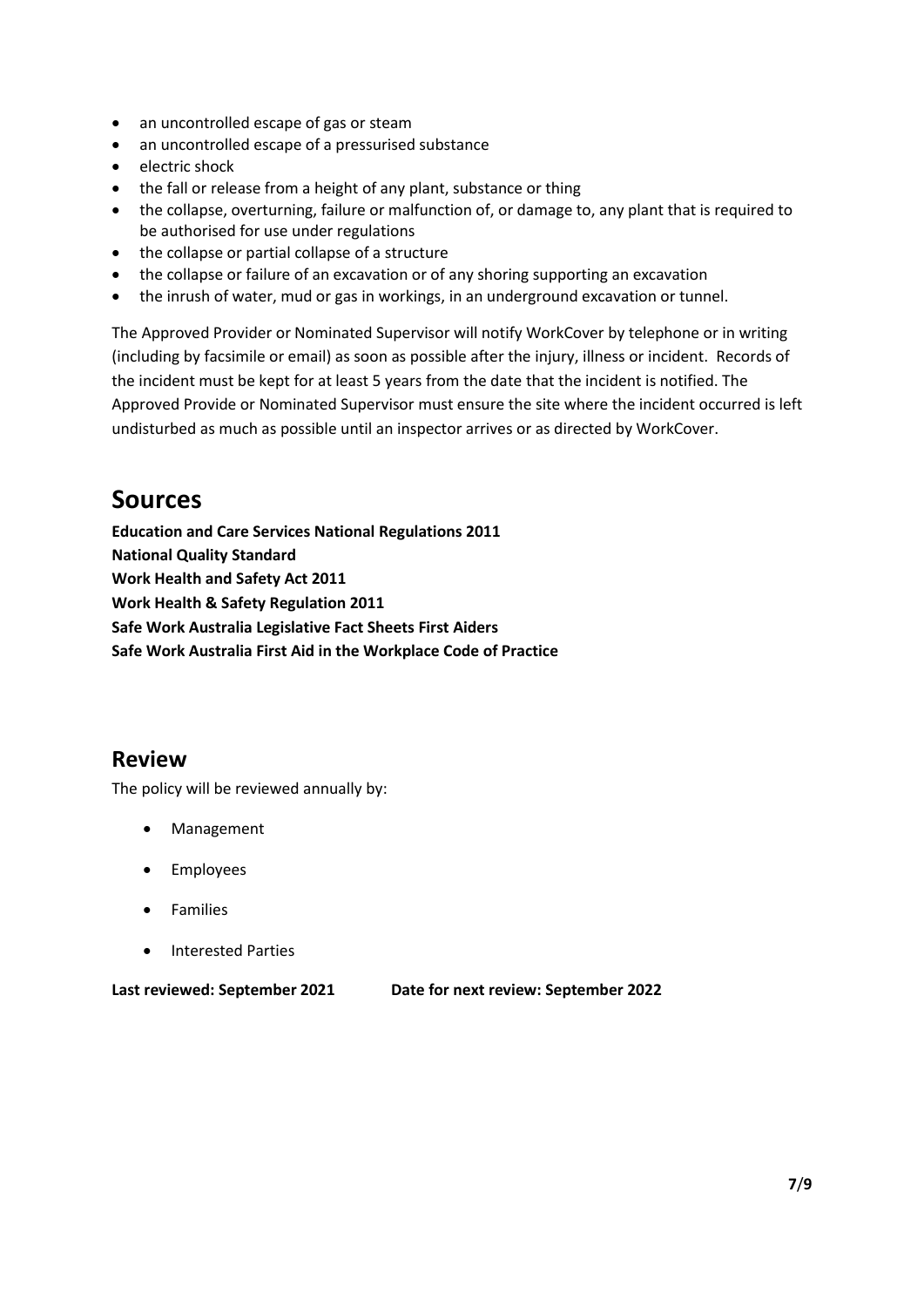# **First Aid Kit Checklist**

#### **Safe Work Australia First Aid in the Workplace Code of Practice**

| Item                                                                   | Quantity       | <b>QUANTITY AND</b>              |
|------------------------------------------------------------------------|----------------|----------------------------------|
|                                                                        |                | <b>EXPIRY DATE</b><br><b>MET</b> |
|                                                                        |                |                                  |
|                                                                        |                | Yes / No                         |
| Instructions for providing first aid - including Cardio-               | 1              |                                  |
| <b>Pulmonary Resuscitation (CPR)</b>                                   |                |                                  |
| flow chart                                                             |                |                                  |
| Note book and pen                                                      | 1              |                                  |
| Resuscitation face mask or face shield                                 | $\mathbf{1}$   |                                  |
| Disposable nitrile examination gloves                                  | 5 pairs        |                                  |
| Gauze pieces 7.5 x 7.5 cm, sterile (3 per pack                         | 5 packs        |                                  |
| Saline (15 ml) 8                                                       | 8              |                                  |
| Wound cleaning wipe (single 1% Cetrimide BP)                           | 10             |                                  |
| Adhesive dressing strips - plastic or fabric (packet of 50)            | 1              |                                  |
| Splinter probes (single use, disposable)                               | 10             |                                  |
| Tweezers/forceps                                                       | 1              |                                  |
| Antiseptic liquid/spray (50 ml)                                        | 1              |                                  |
| Non-adherent wound dressing/pad 5 x 5 cm (small)                       | 6              |                                  |
| Non-adherent wound dressing/pad 7.5 x 10 cm (medium)                   | 3              |                                  |
| Non-adherent wound dressing/pad 10 x 10 cm (large)                     | $\mathbf{1}$   |                                  |
| Conforming cotton bandage, 5 cm width                                  | 3              |                                  |
| Conforming cotton bandage, 7.5 cm width                                | 3              |                                  |
| Crepe bandage 10 cm (for serious bleeding and pressure<br>application) | $\mathbf{1}$   |                                  |
| <b>Scissors</b>                                                        | 1              |                                  |
| Non-stretch, hypoallergenic adhesive tape - 2.5 cm wide<br>roll        | 1              |                                  |
| Safety pins (packet of 6)                                              | 1              |                                  |
| BPC wound dressings No. 14, medium1                                    | 1              |                                  |
| BPC wound dressings No. 15, large1                                     | $\mathbf{1}$   |                                  |
| Dressing - Combine Pad 9 x 20 cm                                       | $\mathbf{1}$   |                                  |
| Plastic bags - clip seal                                               | 1              |                                  |
| Triangular bandage (calico or cotton minimum width 90<br>cm)           | $\overline{2}$ |                                  |
| Emergency rescue blanket (for shock or hypothermia)                    | 1              |                                  |
| Eye pad (single use)                                                   | 4              |                                  |